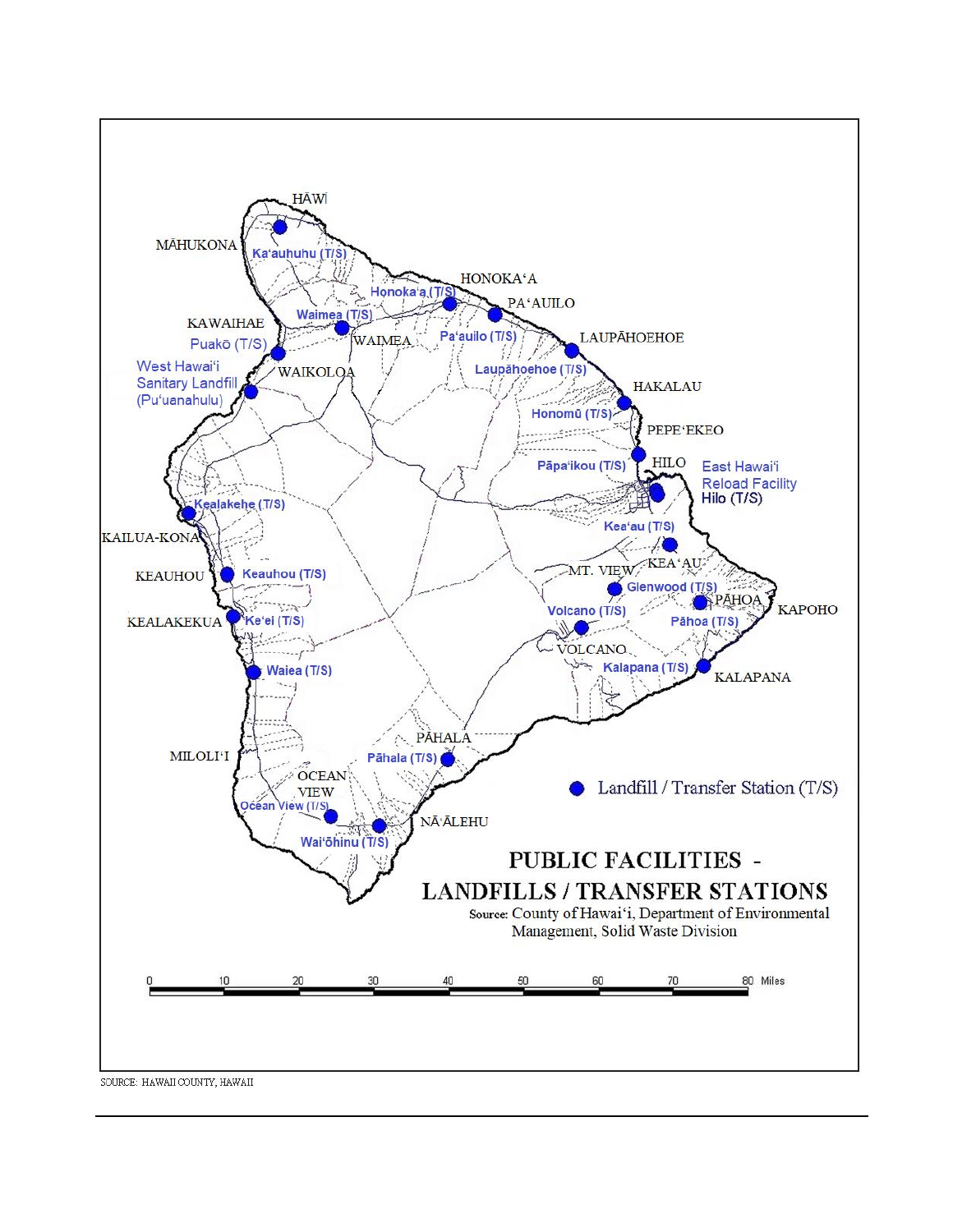## **DIRECTIONS TO COUNTY OF HAWAI'I SOLID WASTE & RECYCLING FACILITIES**

(click on the links to get street view of locations)

| <b>East Hawai'i Organics Facility</b>                                                                                                                                                                        | Heading south on Highway 11 take the first left past the<br>airport intersection onto Leilani St. Continue on<br>Leilani/Ho'olaulima for approximately 1.5 miles.<br>East Hawai'i Organics Facility @ 1642 Ho'olaulima Rd.<br>East Hawai'i Organics Facility Mulch @ 1674 Ho'olaulima Rd.                                                                                                                                                                                                                                                                                            |
|--------------------------------------------------------------------------------------------------------------------------------------------------------------------------------------------------------------|--------------------------------------------------------------------------------------------------------------------------------------------------------------------------------------------------------------------------------------------------------------------------------------------------------------------------------------------------------------------------------------------------------------------------------------------------------------------------------------------------------------------------------------------------------------------------------------|
| <b>East Hawai'i Regional Sort Station</b>                                                                                                                                                                    | Heading south on Highway 11 take the first left past the<br>airport intersection onto Leilani Street. Continue on<br>Leilani/Ho'olaulima for approximately 1.5 miles.<br>East Hawai'i Regional Sort Station @ 1651 Ho'olaulima Rd.<br>East Hawai'i SWD Scale House @ 1665 Ho'olaulima Rd.                                                                                                                                                                                                                                                                                            |
| <b>Glenwood Recycling &amp; Transfer Station</b><br>Directions (coming from Volcano)                                                                                                                         | Take a right off of Hwy 11 at the 17-mile marker.<br>Glenwood RTS @ 18-2463 Ala Mahina'ai                                                                                                                                                                                                                                                                                                                                                                                                                                                                                            |
| <b>Hilo Recycling &amp; Transfer Station, Scrap Metal</b><br>Yard, East Hawai'i Organics Facility, South Hilo<br><b>Sanitary Landfill and Solid Waste Baseyard</b>                                           | Heading south on Highway 11 take the first left past the<br>airport intersection onto Leilani Street. Continue on<br>Leilani/Ho'olaulima for approximately 1 mile.<br>Hilo Recycling & Transfer Station @ 1471 Ho'olaulima Rd.<br>Hilo Reuse Center @ 1405 Ho'olaulima Rd.<br>Hilo RTS HI-5 Certified Redemption Center @ 1390 Ho'olaulima Rd.<br>East Hawai'i Organics Facility @ 1642 Ho'olaulima Rd.<br>East Hawai'i Organics Facility Mulch @ 1674 Ho'olaulima Rd.<br>Hilo SWD Baseyard @ 1645 Ho'olaulima Rd.<br>South Hilo Sanitary Landfill Scalehouse @ 1665 Ho'olaulima Rd. |
| <b>Honoka'a Recycling &amp; Transfer Station</b><br>Directions (coming from Hilo)                                                                                                                            | Right-hand turn off HWY 19 onto Plumeria Road.<br>Recycling & Transfer Station is first left-hand turn.<br>Honoka'a RTS @ 45-624 Plumeria Street                                                                                                                                                                                                                                                                                                                                                                                                                                     |
| Honomū Recycling & Transfer Station<br>Directions (coming from Hilo)                                                                                                                                         | 1/2 mile past 'Akaka Falls turnoff. Left turn just before<br>the 14-mile marker. Turn right at intersection, follow to<br>chute.<br>Honomū RTS @ 28-1844 Old Māmalahoa Highway                                                                                                                                                                                                                                                                                                                                                                                                       |
| Ka'auhuhu (Hāwī) Recycling & Transfer Station<br>Directions (coming from Hāwī Town)                                                                                                                          | Left off of HWY 250. Left on Kynnersley Road; Take<br>first left. Recycling & Transfer Station on right.<br>Ka'auhuhu/Hāwī RTS @ 55-3595 Ka'auhuhu Road                                                                                                                                                                                                                                                                                                                                                                                                                              |
| <b>Kailua-Kona Recycling &amp; Transfer Station,</b><br>Greenwaste Mulch Pick-up Area (a.k.a.<br>Kealakehe Recycling & Transfer Station) &<br><b>Solid Waste Baseyard</b><br>Directions (coming from Waimea) | Turn mauka on Hale Māka'i Place (1 <sup>st</sup> main left past<br>Honokōhau Marina, between 98 and 99-mile marker).<br>Recycling & Transfer Station sign at intersection<br>Kealakehe Transfer Station @ 74-626 Hale Māka'i Place<br>Kealakehe Recycling Center @ 74-625 Hale Māka'i Place                                                                                                                                                                                                                                                                                          |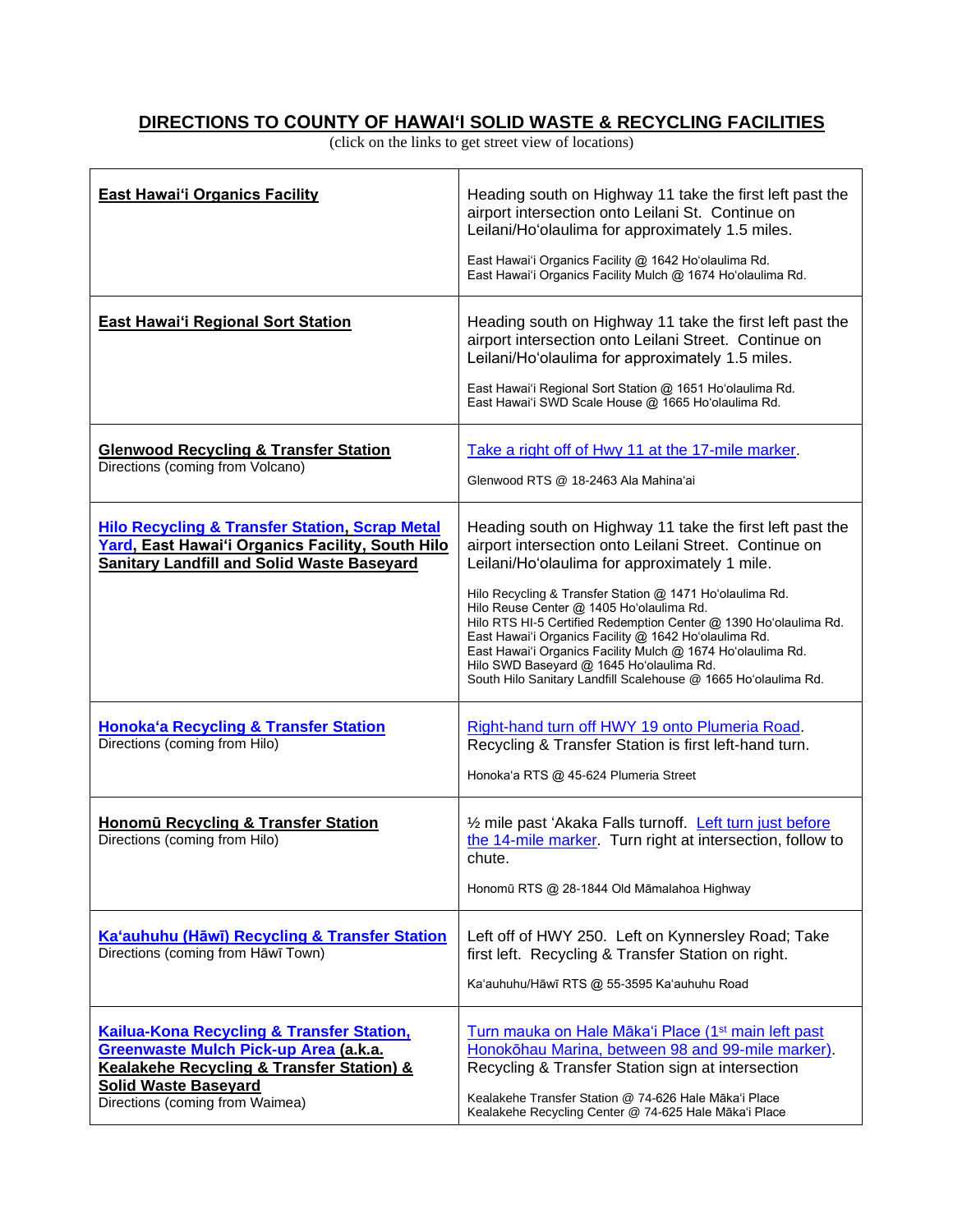| <b>Kalapana Recycling &amp; Transfer Station</b><br>Directions (from end of Pāhoa-Kalapana Rd.)        | North on Highway 137 (a.k.a. Red Road or Kapoho-<br>Kalapana Rd) and on left-hand side between 21 and 22-<br>mile markers.<br>Kalapana RTS @ 12-7660 Kalapana-Kapoho Beach Road                                |
|--------------------------------------------------------------------------------------------------------|----------------------------------------------------------------------------------------------------------------------------------------------------------------------------------------------------------------|
| Kea'au Recycling & Transfer Station<br>Directions (coming from Pāhoa)                                  | Route 130 between 2 and 3-mile marker, on right-hand<br>side.<br>Kea'au Recycling & Transfer Station @ 16-921 Kea'au-Pāhoa Road.                                                                               |
| <b>Keauhou Recycling &amp; Transfer Station</b><br>Directions (coming from Kailua-Kona)                | On Highway 11, make turnoff onto Māmalahoa Hwy just<br>before Shell Station and Teshima's restaurant. Drive 3/4<br>mile. Green sign on left-hand side.<br>Keauhou RTS @ 79-7098 Māmalahoa Highway              |
| <b>Ke'ei Recycling &amp; Transfer Station</b><br>Directions: (From Kailua-Kona)                        | Take Nāpo'opo'o Road for 1 1/4 mile. Right on (new)<br>Nāpo'opo'o Road to end; Left on Pu'uhonua Road, for 34<br>mile. Turn left at green sign (4 miles total).<br>Ke'ei RTS @ 83-6180 Pu'uhonua Road          |
| <b>Laupähoehoe Recycling &amp; Transfer Station</b><br>Directions (going toward Honoka'a)              | Left-hand turn off Highway 19 (just before 25 mile<br>marker) Turn left again and go 1/4 mile to end of road.<br>Recycling & Transfer Station on the right.<br>Laupāhoehoe RTS @ 35-2061 Old Māmalahoa Highway |
| <b>Ocean View Convenience Center</b><br>Directions (coming from Kona)                                  | Heading south on Highway 11, turn right between 79 &<br>80-mile markers. Entrance is directly across from 'Iolani<br>Lane.<br>Ocean View Convenience Center @ 92-9017 Māmalahoa Highway                        |
| <b>Pa'auilo Transfer Station</b><br>Directions (going toward Honoka'a)                                 | Left turn at 37-mile marker<br>Pa'auilo TS @ 43-1615 Hauola Road                                                                                                                                               |
| <b>Pähala Recycling &amp; Transfer Station</b><br>Directions (coming from Nā'ālehu)                    | Take a left off of Hwy 11 onto Maile Rd, between 53 &<br>52-mile marker. After approx. 0.6 miles make sharp left<br>onto Old Māmalahoa Hwy.<br>Pāhala RTS @ 96-1250 Old Māmalahoa Highway                      |
| <b>Pāhoa Recycling &amp; Transfer Station</b><br>Directions (from old Kea'au-Pāhoa Road in Pāhoa Town) | Take Apa'a Street/Cemetery Road for 0.7 miles;<br>Recycling & Transfer Station is on right side<br>Pāhoa Recycling & Transfer Station @ 15-1870 Cemetery Road                                                  |